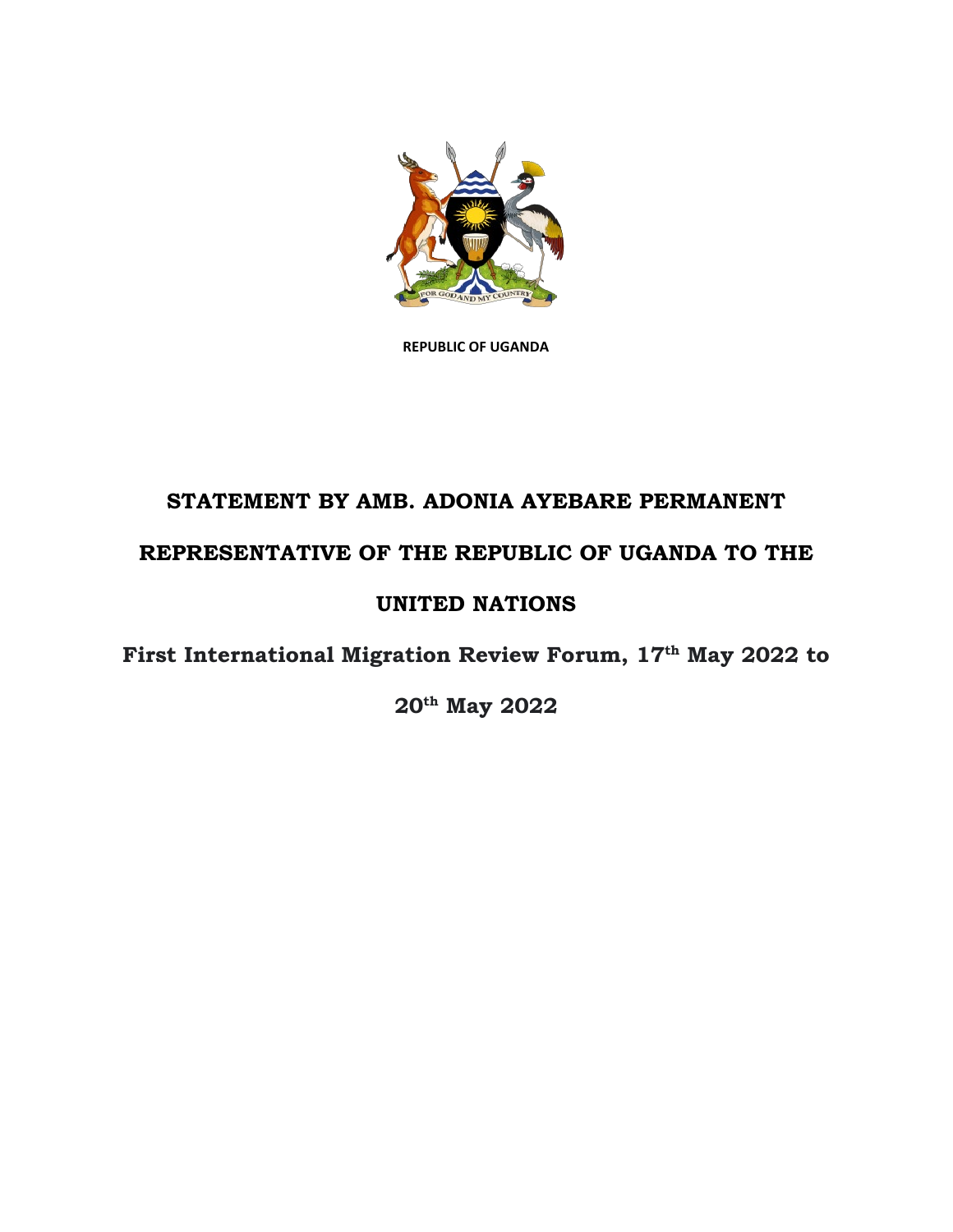#### **Mr. President**

#### **Excellencies**

#### **Ladies and Gentlemen**

Uganda welcomes the High-Level first international review on Migration organised by the President of the UN General Assembly. Uganda was involved very actively in the GCM, both at the national level and the regional level.

Uganda considers the finalisation of the Global Compact on Migration as a remarkable achievement because it is the first comprehensive framework on migration developed through intergovernmental negotiations within the United Nations that was achieved at a time when the narrative around migration was politically charged.

### Mr. President

The GCM has provided fertile ground for strategic collaboration between developing countries and development partners. As the discourse on migration through the GCM is specific and guided by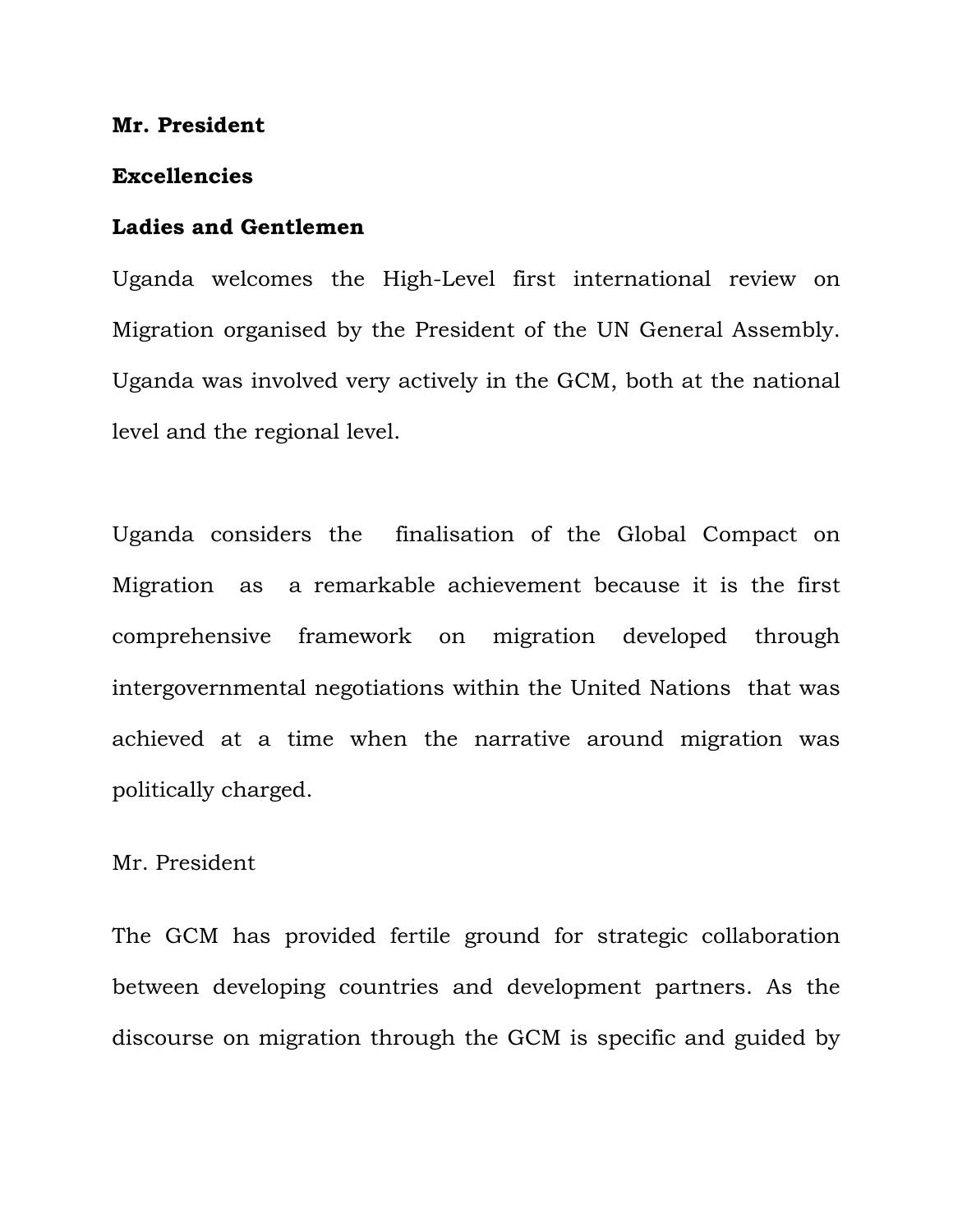the objectives and thematic areas, harmonised planning, and financing of similar interventions across the globe is possible.

Uganda, in particular, has enhanced partnership with the IOM, the IGAD and the ILO to ensure that migration frameworks are implemented.

Uganda has made progress on most of the 23 objectives and our progressive report will be included in a more detailed report and submitted for the record.

The specific implications for Uganda include the need for more concerted cooperation on data collection and usage across the migration data collecting agencies, the need for specific attention to disaster displacement as well as risk reduction and climate change.

More investment in the infrastructure at the border entry points to combat human trafficking and enhance regular migration is also needed.

Finally, Mr. President, with the increased movements within the region and internationally, there is a huge need for widespread